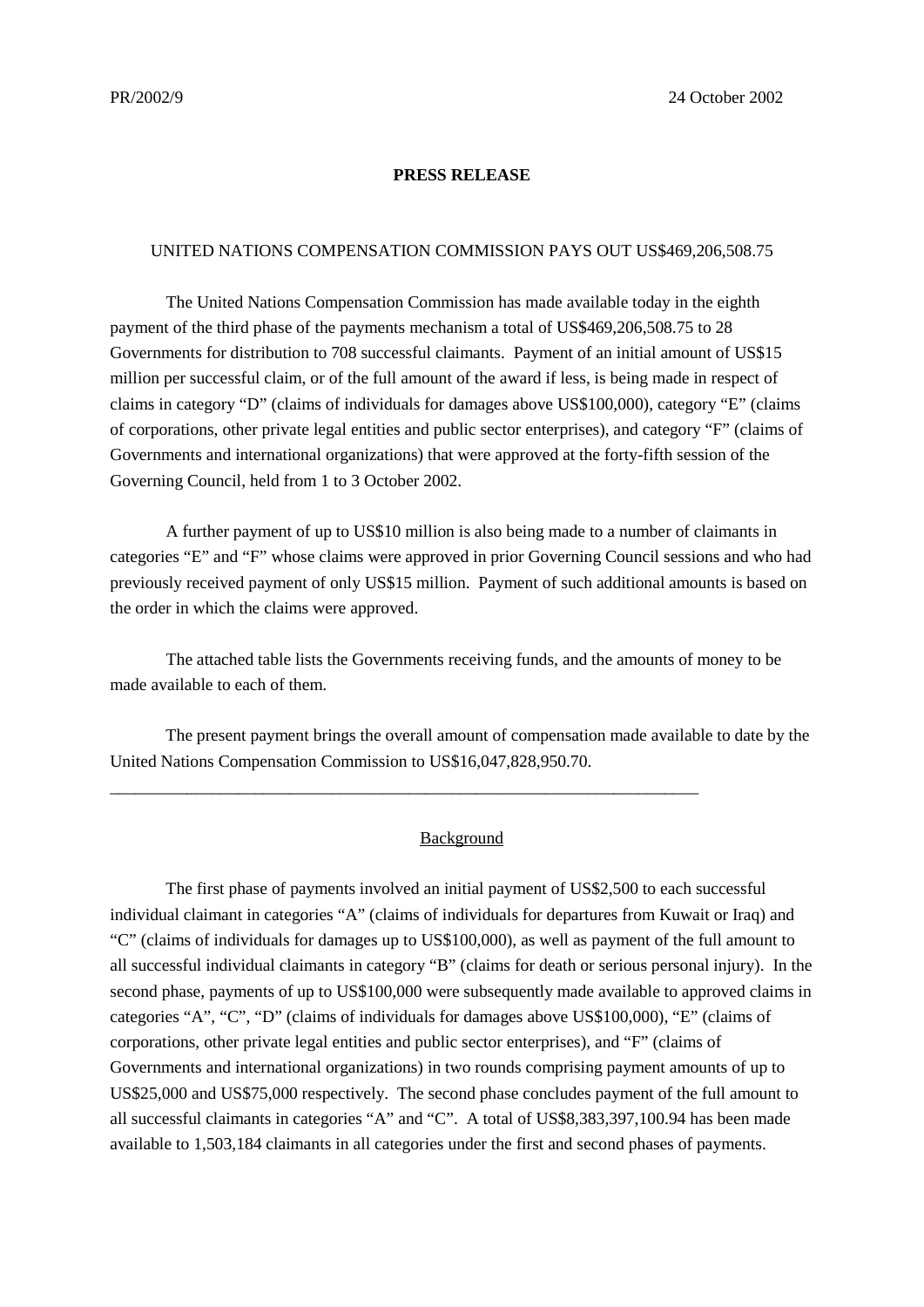In the third phase of the payments mechanism, which commenced in October 2000, each successful claimant in categories "D", "E" and "F" shall receive an initial amount of up to US\$5 million in accordance with decision 100 of the Governing Council of the UNCC. Subsequent rounds of payments of up to US\$10 million are to be made to successful claimants in these categories of claims in the order in which they have been approved. Including today's payment, a total of US\$7,664,431,849.80 has been made available to 7,018 claimants in categories "D", "E" and "F" under the third phase.

To ensure that payments to claimants are made as soon as practicable after the session at which their claims are approved, the Governing Council decided at its forty-third session (March 2002) that payments to successful claimants will be made every three months instead of every four months.

Funds to pay the awards of compensation are drawn from the United Nations Compensation Fund, which receives up to 30 per cent of the revenue generated by the export of Iraqi petroleum and petroleum products. At present, the Compensation Fund receives 25 per cent of the proceeds under the "oil-for-food" mechanism in accordance with Security Council resolution 1409 (2002).

The Governing Council monitors the distribution of payments to claimants by the relevant Governments and international organizations. Governments and international organizations are obligated to distribute funds to successful claimants expeditiously and to report to the Commission on payments made to claimants. Any funds undistributed to claimants by Governments and international organizations within twelve months of receiving payment shall be returned to the Commission. Further payments to Governments and international organizations shall be suspended where they fail to report on the distribution of funds to successful claimants or fail to return undistributed funds on time.

Further information about the Commission can be found on its website located at www.uncc.ch.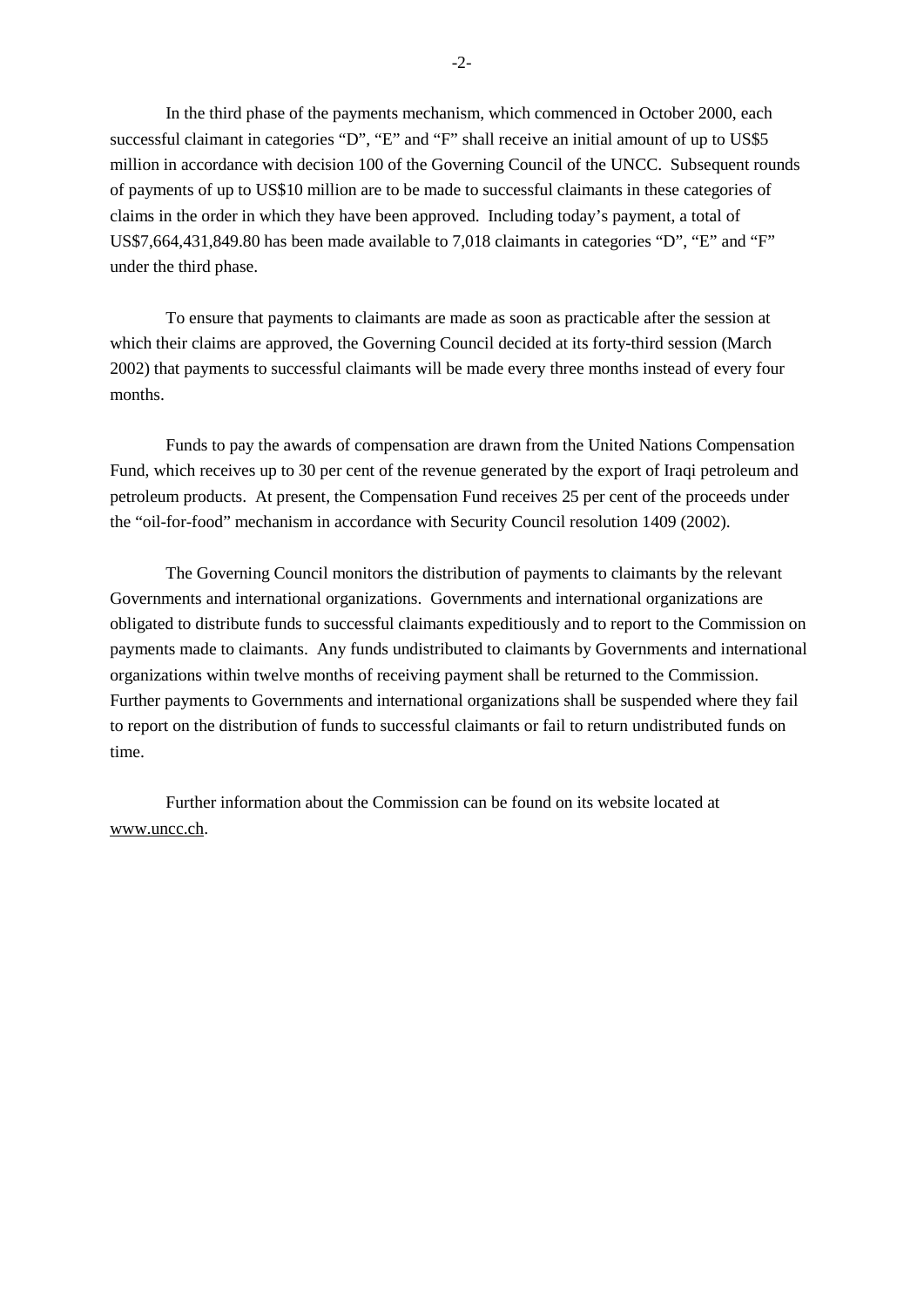## **UNITED NATIONS COMPENSATION COMMISSION**

# Consolidated report of payments of categories "D", "E" and "F" claims

*Third phase of payments –24 October 2002*

| Country         |                | Category "D" (US\$) |                     | Category "E" (US\$) |                     | Category "F" (US\$) |                     | Totals        |                     |
|-----------------|----------------|---------------------|---------------------|---------------------|---------------------|---------------------|---------------------|---------------|---------------------|
|                 |                | Amount (US\$)       | Number of<br>claims | Amount (US\$)       | Number of<br>claims | Amount (US\$)       | Number of<br>claims | Amount (US\$) | Number of<br>claims |
| $\overline{1}$  | Australia      |                     |                     |                     |                     | 7,777.00            | $\mathbf{1}$        | 7,777.00      | $\mathbf{1}$        |
| $\overline{2}$  | Austria        |                     |                     | 112,797.26          | $\overline{2}$      |                     |                     | 112,797.26    | $\sqrt{2}$          |
| 3               | Bangladesh     |                     |                     | 2,561,779.00        | $\mathbf{1}$        |                     |                     | 2,561,779.00  | 1                   |
| $\overline{4}$  | Belgium        |                     |                     | 3,975,000.00        | $\mathbf{1}$        |                     |                     | 3,975,000.00  | $\mathbf{1}$        |
| $\mathfrak{S}$  | Canada         | 104,771.93          | $\overline{4}$      |                     |                     | 529,923.00          | $\overline{2}$      | 634,694.93    | 6                   |
| 6               | China          |                     |                     | 10,370,169.00       | 6                   |                     |                     | 10,370,169.00 | 6                   |
| $\overline{7}$  | Croatia        |                     |                     | 105,027.00          | $\mathbf{1}$        |                     |                     | 105,027.00    | $\mathbf{1}$        |
| $8\phantom{.0}$ | Cyprus         |                     |                     |                     |                     | 840,698.00          | $\mathbf{1}$        | 840,698.00    | 1                   |
| 9               | Czech Republic |                     |                     | 8,648,305.00        | $\mathbf{1}$        |                     |                     | 8,648,305.00  | 1                   |
| 10              | Finland        |                     |                     |                     |                     | 153,480.00          | 1                   | 153,480.00    | $\mathbf{1}$        |
| 11              | France         |                     |                     | 188,544.00          | 1                   | 1,483,369.00        | $\mathbf{2}$        | 1,671,913.00  | $\mathfrak{Z}$      |
| 12              | Germany        |                     |                     | 17,425,296.00       | 16                  | 2,904,497.00        | 5                   | 20,329,793.00 | 21                  |
| 13              | Greece         |                     |                     | 11,097.00           | $\mathbf{1}$        |                     |                     | 11,097.00     | 1                   |
| 14              | India          |                     |                     | 140,730.00          | $\tau$              |                     |                     | 140,730.00    | $\overline{7}$      |
| 15              | Iran           |                     |                     |                     |                     | 67,587.00           | $\mathbf{1}$        | 67,587.00     | 1                   |
| 16              | Italy          |                     |                     | 8,599.00            | $\mathbf{1}$        |                     |                     | 8,599.00      | 1                   |
| 17              | Japan          |                     |                     | 5,211,581.00        | $\overline{2}$      |                     |                     | 5,211,581.00  | $\overline{2}$      |
| 18              | Jordan         | 6,988,970.08        | 46                  |                     |                     |                     |                     | 6,988,970.08  | 46                  |